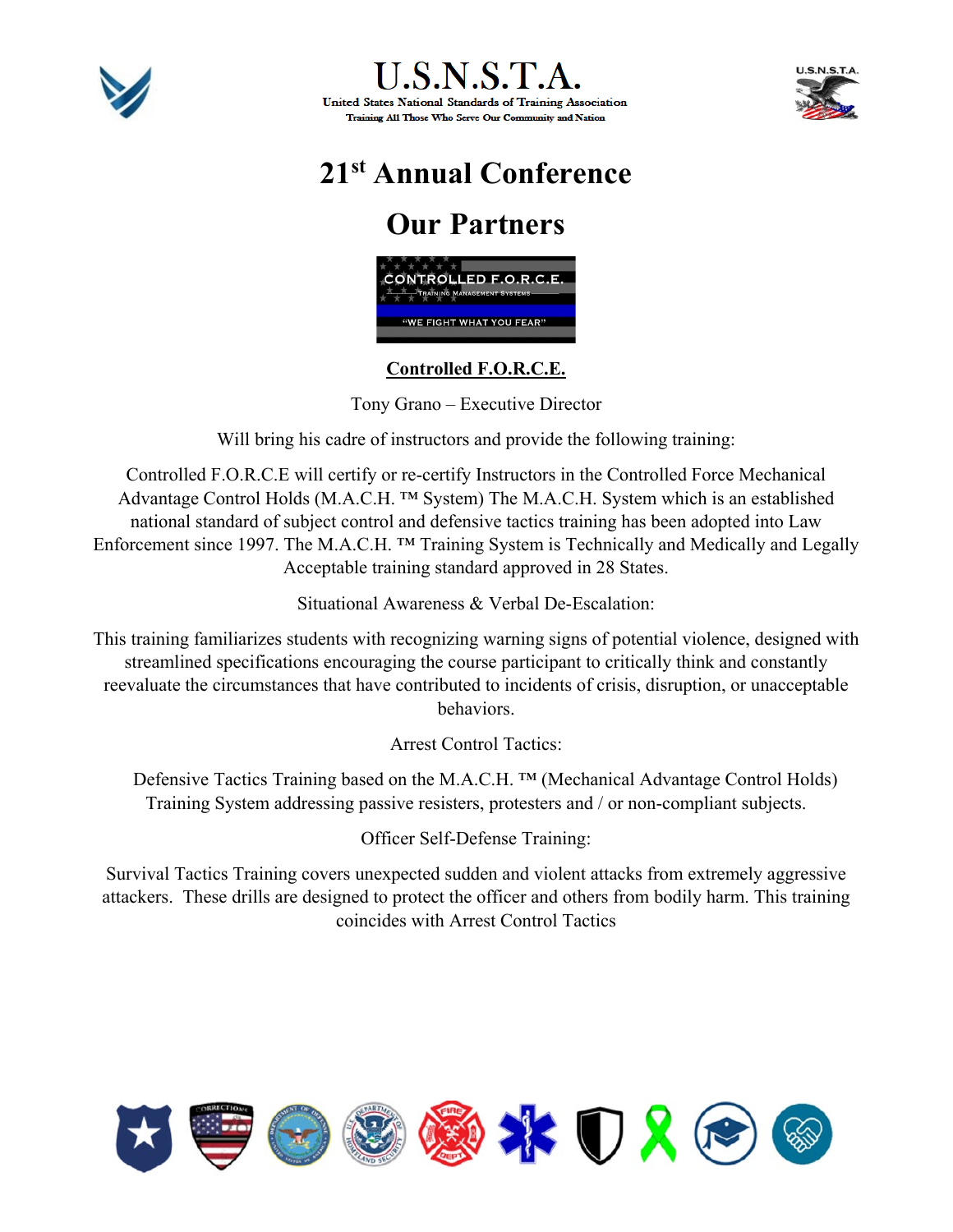







#### **ThinBlueOnline**

Chad Emmons – VP of Business Development

Mr. Emmons will discuss the company's Law Enforcement contributions and accomplishments, which include services provided.

John DiGiantomasso – President

Technology, Systems, and Benefits:

Mr. DiGiantomasso will discuss the technology and benefits of their systems. ThinBlueOnline utilizes the Verbal Options Simulator (VOS) to deliver practice-based learning that builds new Neural Pathways for improved social and communication skills. Learners respond verbally through realistic individual scenarios, backed up with Role Models, Key Elements, and Insights to facilitate learning.

While virtual simulators featuring shoot/don't shoot scenarios have been around for years, there has never been a tool for law enforcement officers to build proficiency in Social and Communications Skills… until now.

Best of all, this Innovative Technology is available Today, and accessible on Common Devices such as Laptops, Tablets, and Mobiles 24×7. This makes training possible anytime, anywhere, and at Affordable Prices that fit the Budgets of Law Enforcement Organizations Large and Small.



**The Hemingway Group**

Scott Hemingway – Owner/CEO

The Hemingway Group, LLC (THGLLC) is a Security Consulting service that specializes in finding solutions to the multidimensional and asymmetrical security issues that continually plague Government Agencies, All Types of Businesses, Educational Institutions and Healthcare Systems. We provide your organization with the best protection and awareness training for mitigating threats. Additionally, THGLLC provides a multitude of training formats to ensure the survivability of your personnel and resources.

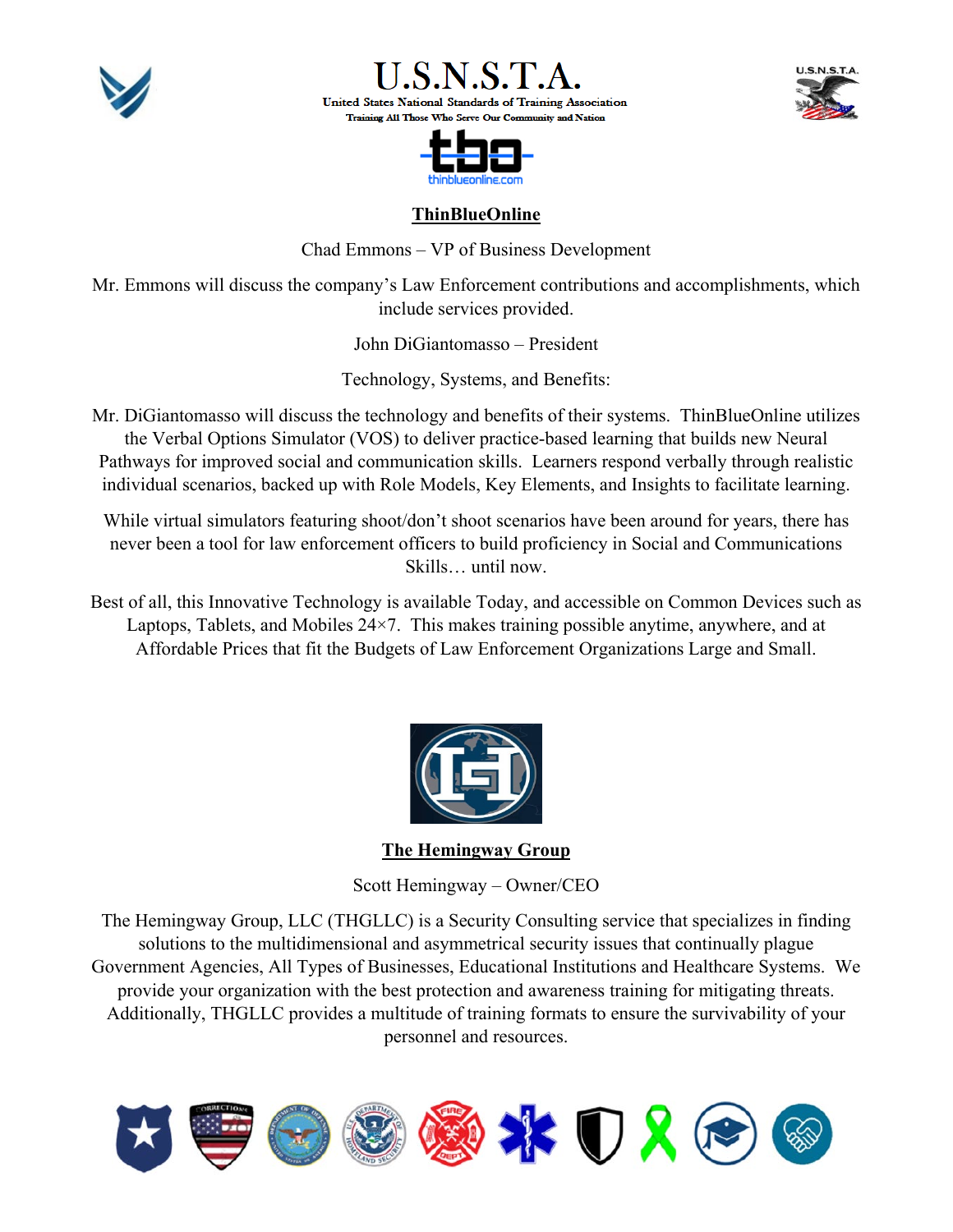







#### **Silverback Safety & Training Solutions**

Silverback is truly honored to have SMEs like Dr. Platoni and Dr. Jackson as an integral part of our team. They indeed have a well-earned and well-deserved place of honor in the description...

Dr. Kathy Platoni – Psy.D., DAIPM, FAIS, COL (RET), US Army, COL, Ohio Military Reserve/State Defense Forces

A survivor of the tragic Ft Hood Massacre in November of 2009, Dr. Platoni will provide a first-hand account of the events that occurred. She will discuss the trauma associated with being involved in such violent incidents, which will include the importance of understanding the body's psychological and

physical reactions. Furthermore, Dr. Platoni will provide her expertise on the Pathway to Violence, the Bystander Effect and the importance of Threat Assessment Teams.

Dr. Gary Jackson – PhD, CEO & President of ANBECO, LLC.

Dr. Jackson will provide expertise in explaining the ever-evolving cyber threat environment. He will discuss the importance of threat recognition, environmental awareness, and countermeasures to protect critical systems. Dr. Jackson will explain the threats that are present in global and network domains.

Troy Lowe – Silverback CEO / Swat Medic

The SILVERBACK STS CADRE is comprised of combat Veterans, a few alphabet types and current SWAT operators and TEMS medics. We offer our clients a peek into an "in your face" and realistic life-saving hands on stress inoculation training, which is better than anything you'll find on the market. We shine the light on the scenarios that keep you up at night. Some officers are lion style aggressive with "Ill lay down my life if I have to and hope for the best!" Admirable, but the fact is you will fall to the level of your training and equipment. Besides, hope is not an effective strategy for survival. How about we keep the lion attitude, but add in a lifesaving skill-set? More of our warriors will survive with this mentality and tactical proficiency. We train these scenarios to break it, fix it, and repeat until we can't break it again. You'll walk away from a full course capable and confident with your newly acquired life-saving skill set and equipment use. (The time to master these is not during the event) Scenarios are varied but may include a knock & talk gone bad, road stop gone wrong, DV escalating into an MCI.

> We look forward to showing you our expertise, but more importantly, we look forward to training with you!